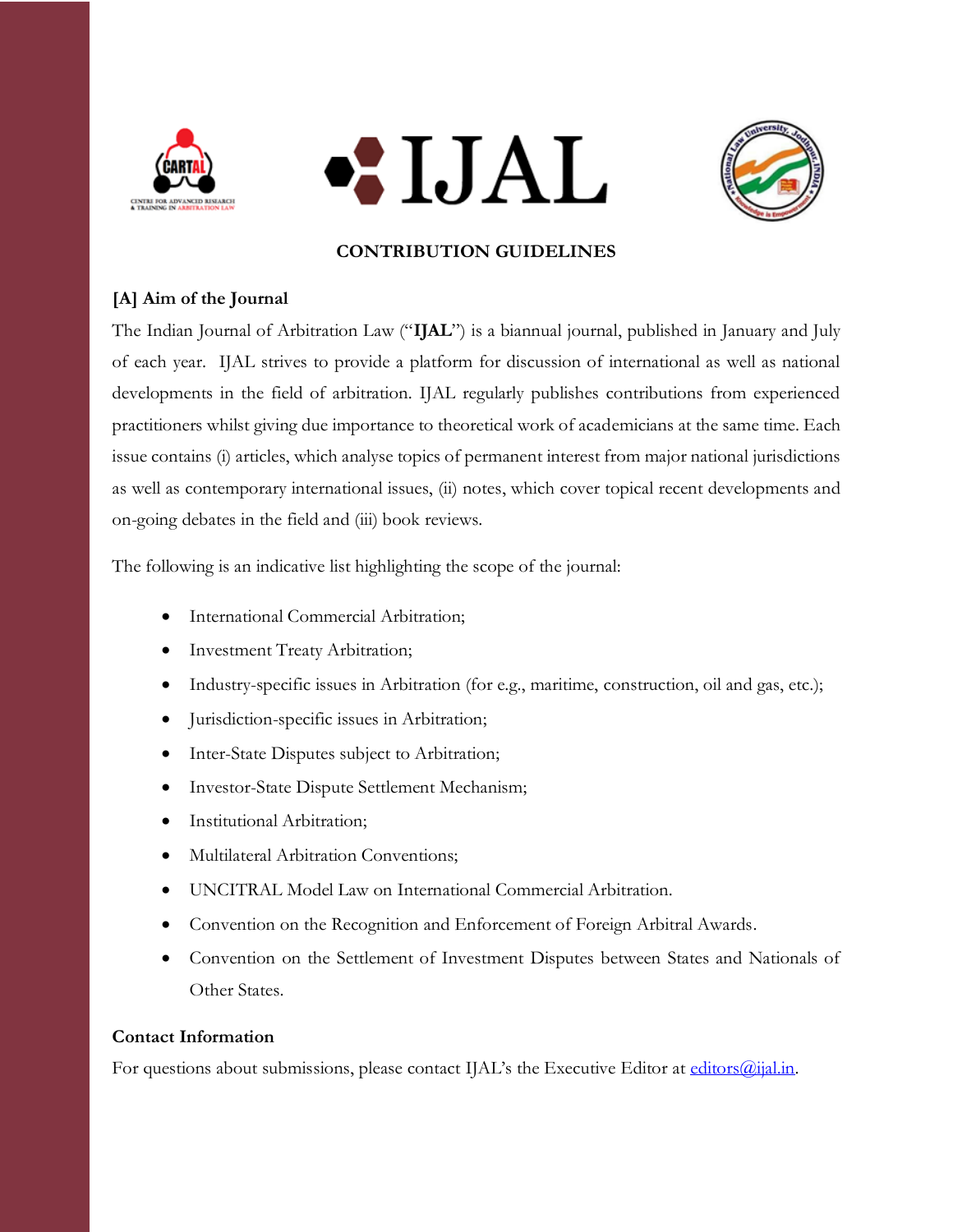#### **[B] SubmissionGuidelines**

- 1. IJAL seeks submissions under the following categories:
	- a. **Articles** 6,000 or more words (inclusive of footnotes). There is no maximum word limit for articles. However, authors are encouraged to consult previous issues as a guide to the length of article the Journal usually publishes.
	- b. **Notes** 4,000 to 6,000 words (inclusive of footnotes).
	- c. **Book Reviews** 1,000 to 2,000 words (inclusive of footnotes).
- 2. The manuscript may be co-authored by a maximum of three authors.
- 3. The manuscript must be topical and related to the scope of IJAL.
- 4. The manuscript must contain an abstract of not more than 200 words.
- 5. The authors must follow the Bluebook: A Uniform System of Citation (20th ed.) for footnoting.
- 6. Please do not include a table of contents or numbered paragraphs.
- 7. The manuscript must not contain any mention of or reference to the author's name, affiliation or credentials. Such information must be restricted to a separate cover page, which must contain a brief biographical description of the author, and also include the author's name, affiliation, qualifications and contact details.
- 8. IJAL accepts manuscripts on a rolling basis.
	- The manuscripts received from Apr. 01 to Sept. 30 shall be considered for the January issue.
	- The manuscripts received from Oct. 01 to Mar. 31 shall be considered for the July issue.
- 9. The manuscript must be contained in a Microsoft Word (.doc/.docx) document.
- 10. The manuscript must be sent to the Executive Editor at editors  $\omega$  ijal.in.
- 11. A declaration must be made at the time of submission that the manuscript is an original and unpublished work of the author(s), and that is not being considered for publication elsewhere.